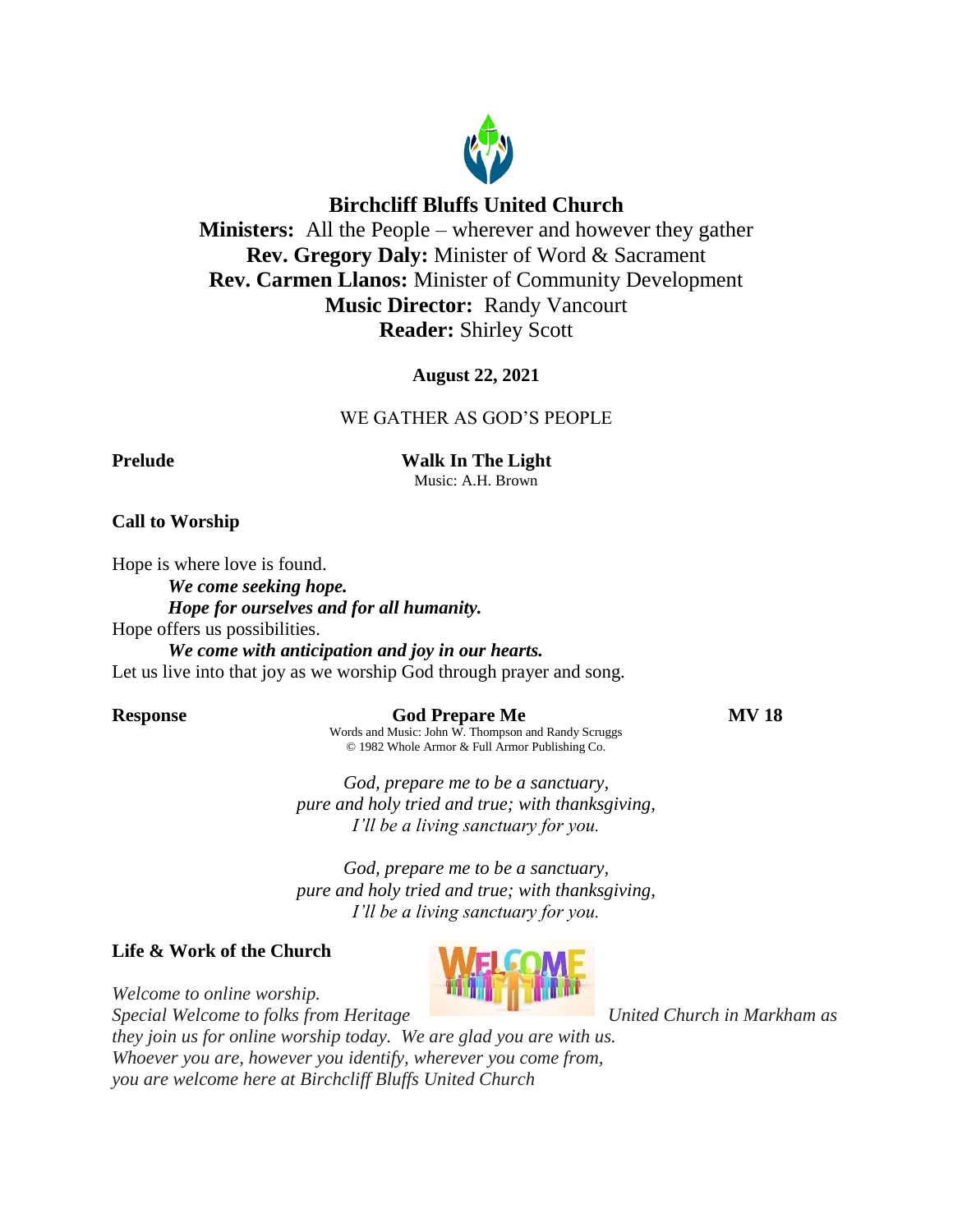

## **Land Acknowledgement**

#### **Candle Lighting**



**Opening Hymn Come and Seek The Ways of Wisdom MV 10** Words: Ruth Duck / Music: Donna Kasbohm Words © 1996 and Music © 1997 The Pilgrim Press

> *Come and seek the ways of Wisdom, she who danced when earth was new. Follow closely what she teaches, for her words are right and true. Wisdom clears the path to justice, Showing us what love must do.*

> *Listen to the voice of Wisdom, crying in the market-place. Hear the Word made flesh among us, full of glory, truth, and grace. When the word takes root and ripens, peace and righteousness embrace.*

*Sister Wisdom, come, assist us; nurture all who seek rebirth. Spirit guide and close companion, bring to light our sacred worth. Free us to become your people, holy friends of God and earth.*

### **Prayer of Approach**

God of grace and mercy, be present with us in this space as we gather together.

Help us to forge new ways to be family and community for each other, singing new songs and walking new paths together.

In the ever-changing and uncertain world where we find ourselves, help us to know and be assured of your unending power, love, and mercy. We know that you hold us in our anxiety and distress, and celebrate with us in our joys. Calm our hearts and minds and give us hope in you, today and always. Amen

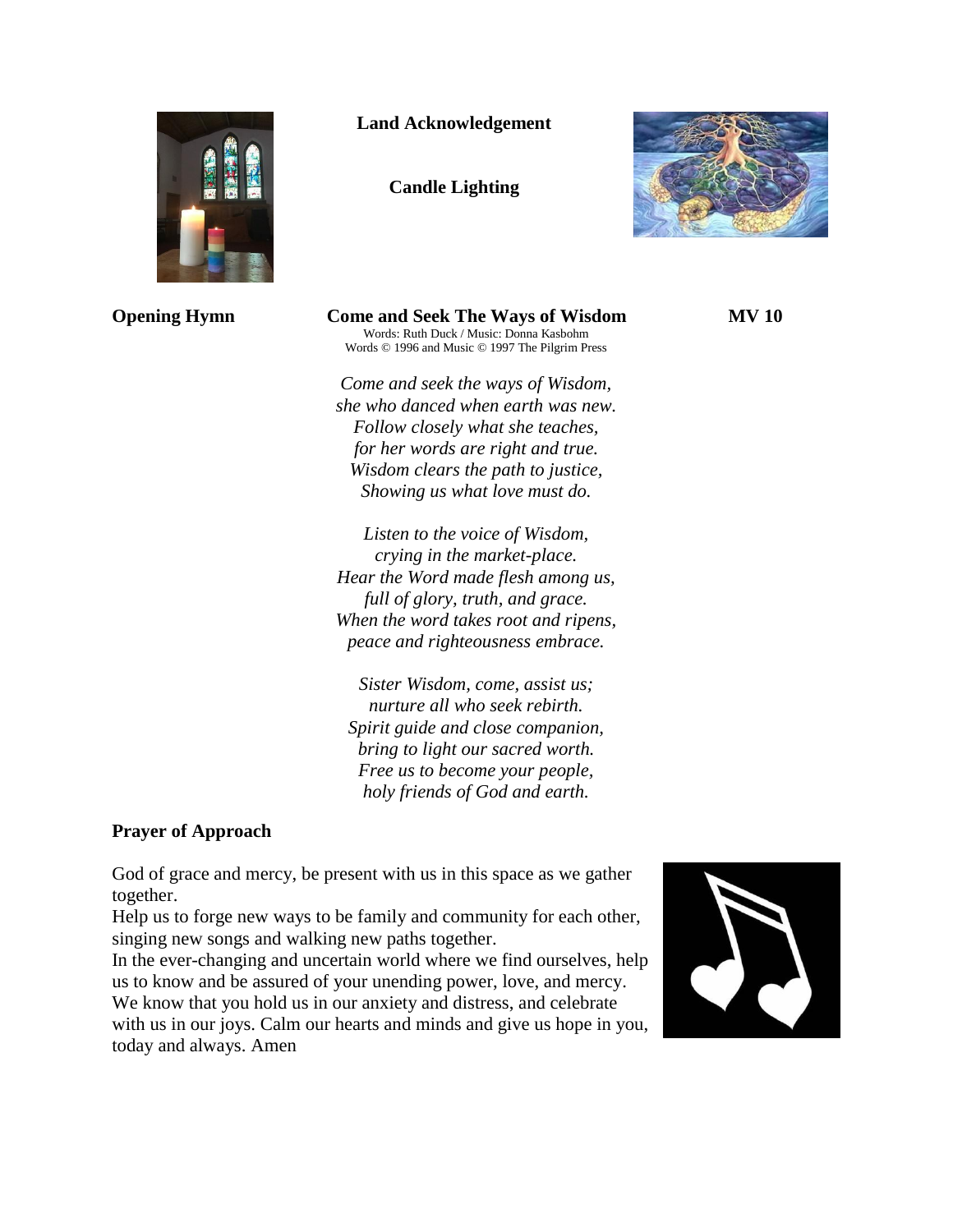#### WE LISTEN FOR GOD'S WORD

#### **And Now for Something Completely Different**



#### **Prayer for the Loss in Kamloops, BC**

*Rev. Murray Pruden, Executive Minister, Indigenous Ministries & Justice, The United Church of Canada*

**Hymn** Take All The Lost Home Words and Music: Joe Wise © 1976, 2003, GIA Publications, Inc.

> *Take all the lost home Remember their names all Their journey is yours, friend Their faces are grey 'til you call.*

*Walk close by the children and learn their refrains amd leave your umbrellas while you learn to walk in the rain.*

*Remember the one cup you share in my name The wine and the water are one and the same, all the same.*

> *Comfort the old ones Be tender and strong Rekindle the tired dreams and sing them your song, sing your song.*

*The bread that is broken won't be one again unless in your healing you gather each one and each grain*

> *Take all the lost home Walk close by the children and comfort the old ones 'til I come again, come again.*

*Take all the lost home. Walk close by the children. Take all the lost home.*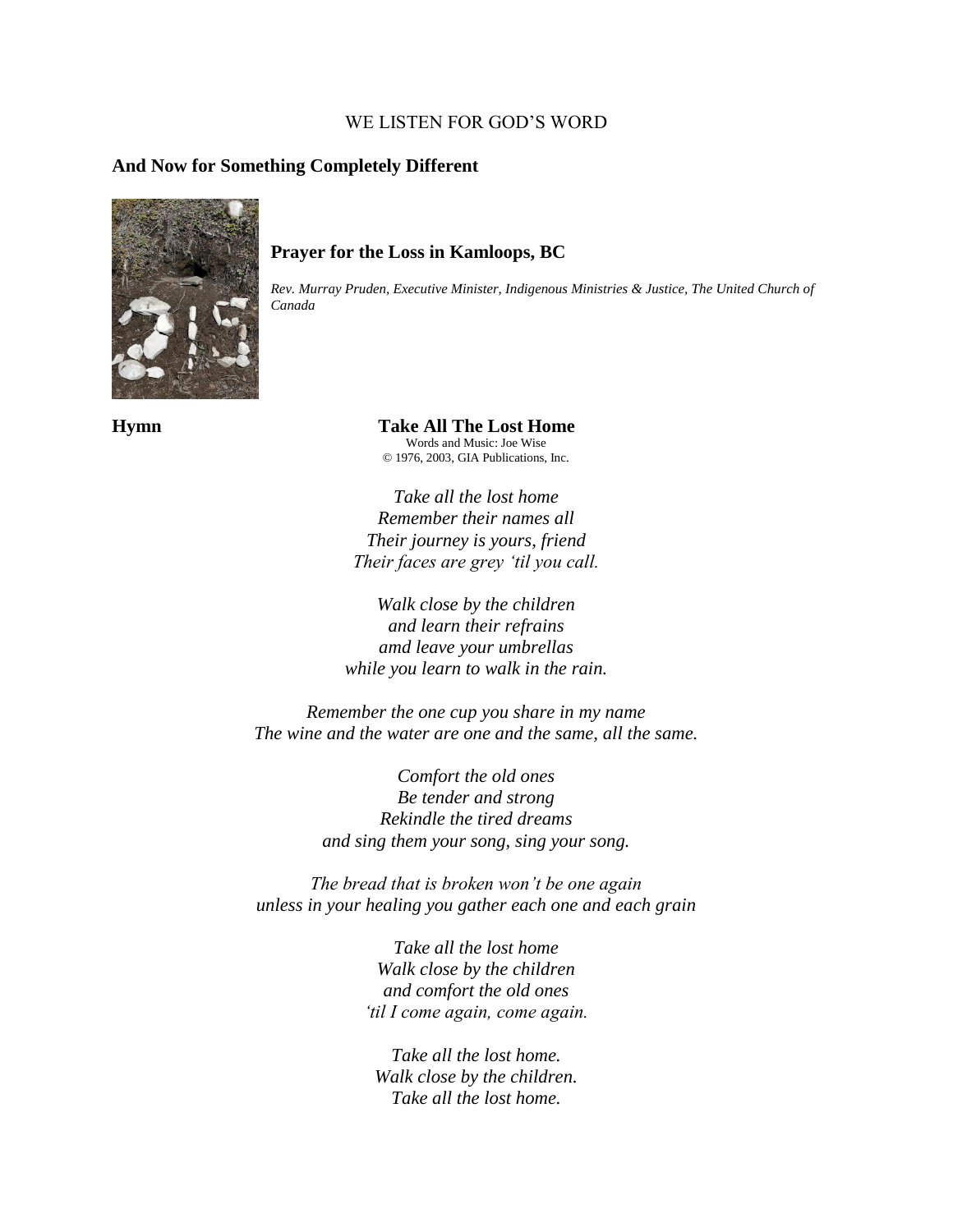### **Prayer of Illumination**



*Help us O God, to come to you with open lives to receive your words. May we give them new life as we listen to what you have to say. Open our hearts as we embark on this journey with each other and with you. Amen*

**John 6: 56-69 New Revised Standard Version**

**<sup>56</sup>** Those who eat my flesh and drink my blood abide in me, and I in them. **<sup>57</sup>** Just as ABBA father sent me, and I live because of this, so whoever eats me will live because of me. **<sup>58</sup>** This is the bread that came down from heaven, not like that which your ancestors ate, and they died. But the one who eats this bread will live forever." **<sup>59</sup>** Jesus said these things while teaching in the synagogue at Capernaum.

**<sup>60</sup>** When many of the disciples heard it, they said, "This teaching is difficult; who can accept it?" **<sup>61</sup>** But Jesus, being aware that his disciples were complaining about it, said to them, "Does this offend you? **<sup>62</sup>** Then what if you were to see the Son of Man ascending to where he was before? **<sup>63</sup>** It is the spirit that gives life; the flesh is useless. The words that I have spoken to you are spirit and life. **<sup>64</sup>** But among you there are some who do not believe." For Jesus knew from the first who were the ones that did not believe, and who was the one that would betray him. <sup>65</sup> And Jesus said, "For this reason I have told you that no one can come to me unless it is granted by ABBA father."

**<sup>66</sup>**Because of this many of the disciples turned back and no longer went about with Jesus. **<sup>67</sup>** So Jesus asked the twelve, "Do you also wish to go away?" **<sup>68</sup>** Simon Peter answered, "Teacher, to whom can we go? You have the words of eternal life. **<sup>69</sup>** We have come to believe and know that you are the Holy One of God."

#### **Ephesians 6: 10-20 New Revised Standard Version**

**<sup>10</sup>** Finally, be strong in the strength of God's power. **<sup>11</sup>** Put on the whole armour of God, so that you may be able to stand against the wiles of the devil. **<sup>12</sup>** For our struggle is not against enemies of blood and flesh, but against the rulers, against the authorities, against the cosmic powers of this present darkness, against the spiritual forces of evil in the heavenly places. **<sup>13</sup>** Therefore take up the whole armour of God, so that you may be able to withstand on that evil day, and having done everything, to stand firm. **<sup>14</sup>** Stand therefore, and fasten the belt of truth around your waist, and put on the breastplate of righteousness. **<sup>15</sup>** As shoes for your feet put on whatever will make you ready to proclaim the gospel of peace. **<sup>16</sup>** With all of these, take the shield of faith, with which you will be able to quench all the flaming arrows of the evil one. **<sup>17</sup>** Take the helmet of salvation, and the sword of the Spirit, which is the word of God.

**<sup>18</sup>** Pray in the Spirit at all times in every prayer and supplication. To that end keep alert and always persevere in supplication for all the saints. **<sup>19</sup>** Pray also for me, so that when I speak, a message may be given to me to make known with boldness the mystery of the gospel, **<sup>20</sup>** for which I am an ambassador in chains. Pray that I may declare it boldly, as I must speak.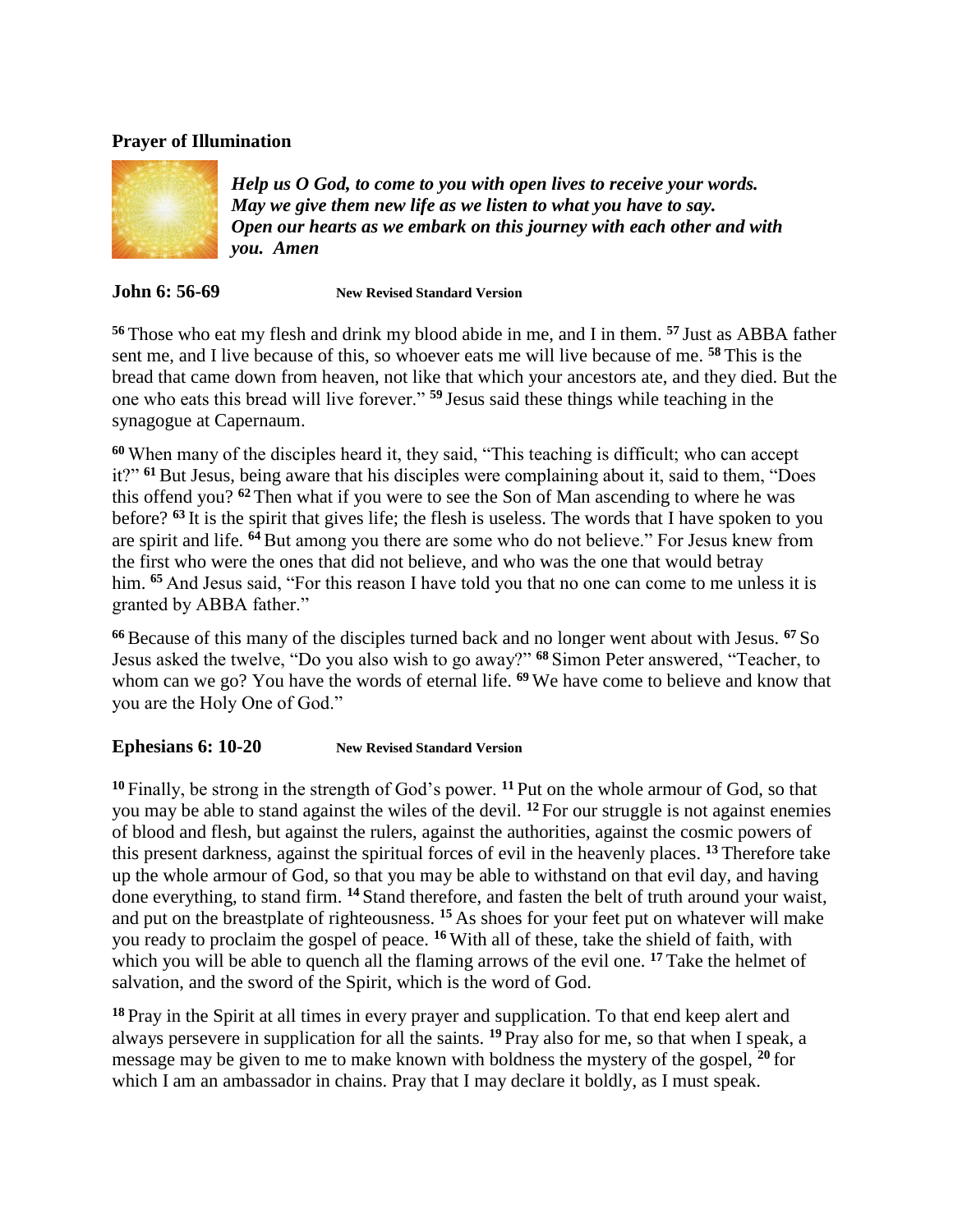The word of God for the people of God. *Thanks be to God*

#### **Sermon A Photo Finish that's Hard to Swallow**



**Hymn It's So Sweet To Walk With Jesus** Words and Music: Albert Benjamin Simpson

> *It's so sweet to walk with Jesus, Step by step and day by day; Stepping in the very footprints, Walking with you all the way.*

> > *Step by step, step by step, I would walk with Jesus, All the day, all the way, Keeping step with Jesus.*

*Step by step I'll walk with Jesus, Just a moment at a time; Heights I have not wings to soar to Step by step my feet can climb.* 

> *Step by step, step by step, I would walk with Jesus, All the day, all the way, Keeping step with Jesus.*

*Here awhile we walk with Jesus But the time will not be long 'Til the night shall change to morning And the sorrow into song.*

> *Step by step, step by step, I would walk with Jesus, All the day, all the way, Keeping step with Jesus.*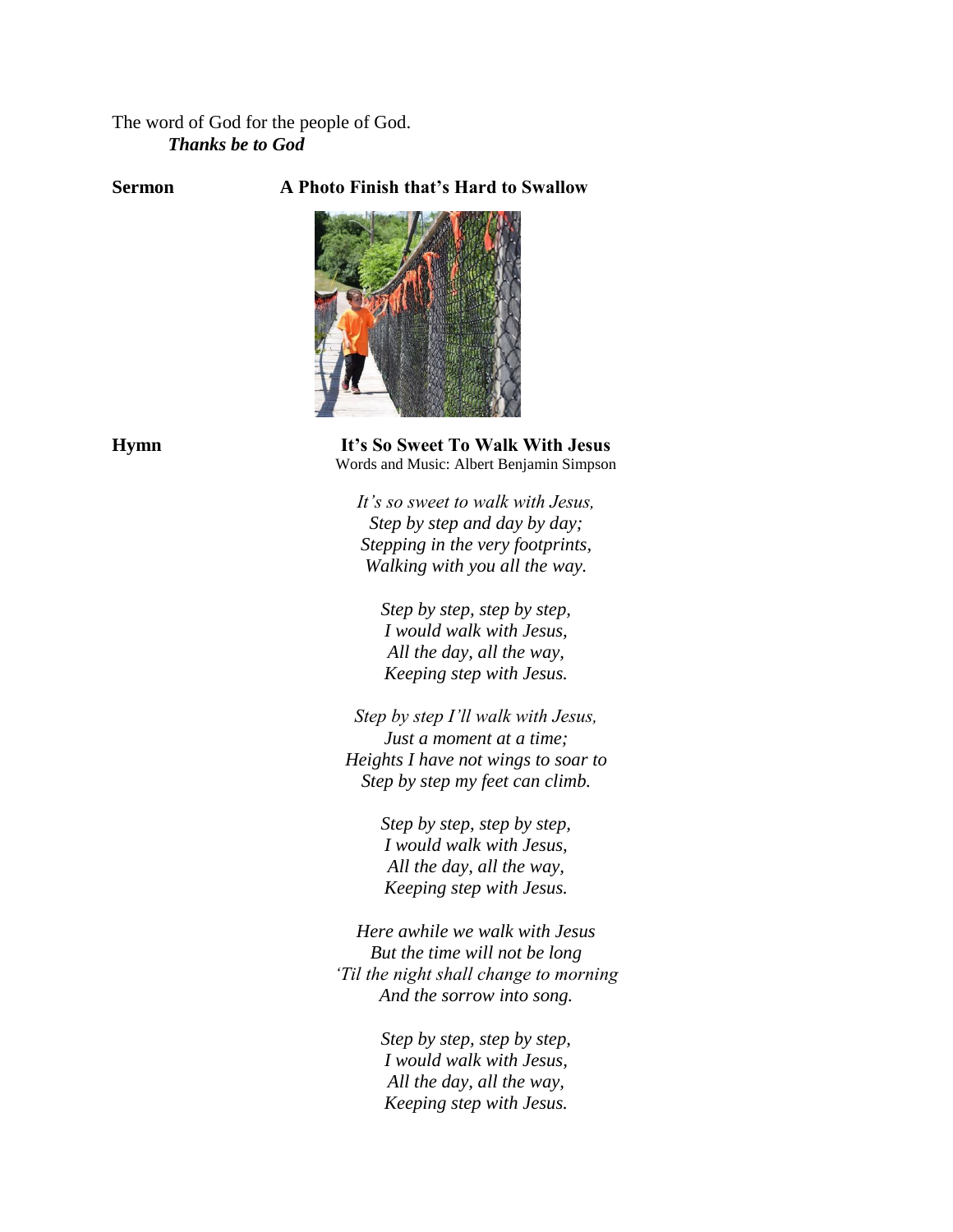*Jesus keep me closer, closer, Step by step and day by day; Stepping in your very footprints Walking with you all the way.*

*Step by step, step by step, I would walk with Jesus, All the day, all the way, Keeping step with Jesus.*

### WE RESPOND TO GOD'S WORD

**Offering**



#### **Prayers of the People**



*Our Father, who art in heaven, hallowed be thy name; thy kingdom come; thy will be done; on earth as it is in heaven. Give us this day our daily bread. And forgive us our trespasses, as we forgive those who trespass against us. And lead us not into temptation; but deliver us from evil. For thine is the kingdom, the power, and the glory for ever and ever. Amen*

## BLESSING AND SENDING FORTH

| I'm Gonna Live So God Can Use Me<br>African-American Spiritual | U 575                   |
|----------------------------------------------------------------|-------------------------|
| I'm gonna live so God can use me<br>anywhere, now, anytime!    |                         |
| I'm gonna live so God can use me<br>anywhere, now, anytime!    |                         |
| I'm gonna work so God can use me<br>anywhere, now, anytime!    |                         |
| I'm gonna work so God can use me<br>anywhere, now, anytime!    |                         |
| I'm gonna pray so God can use me                               |                         |
| I'm gonna pray so God can use me<br>anywhere, now, anytime!    |                         |
|                                                                | anywhere, now, anytime! |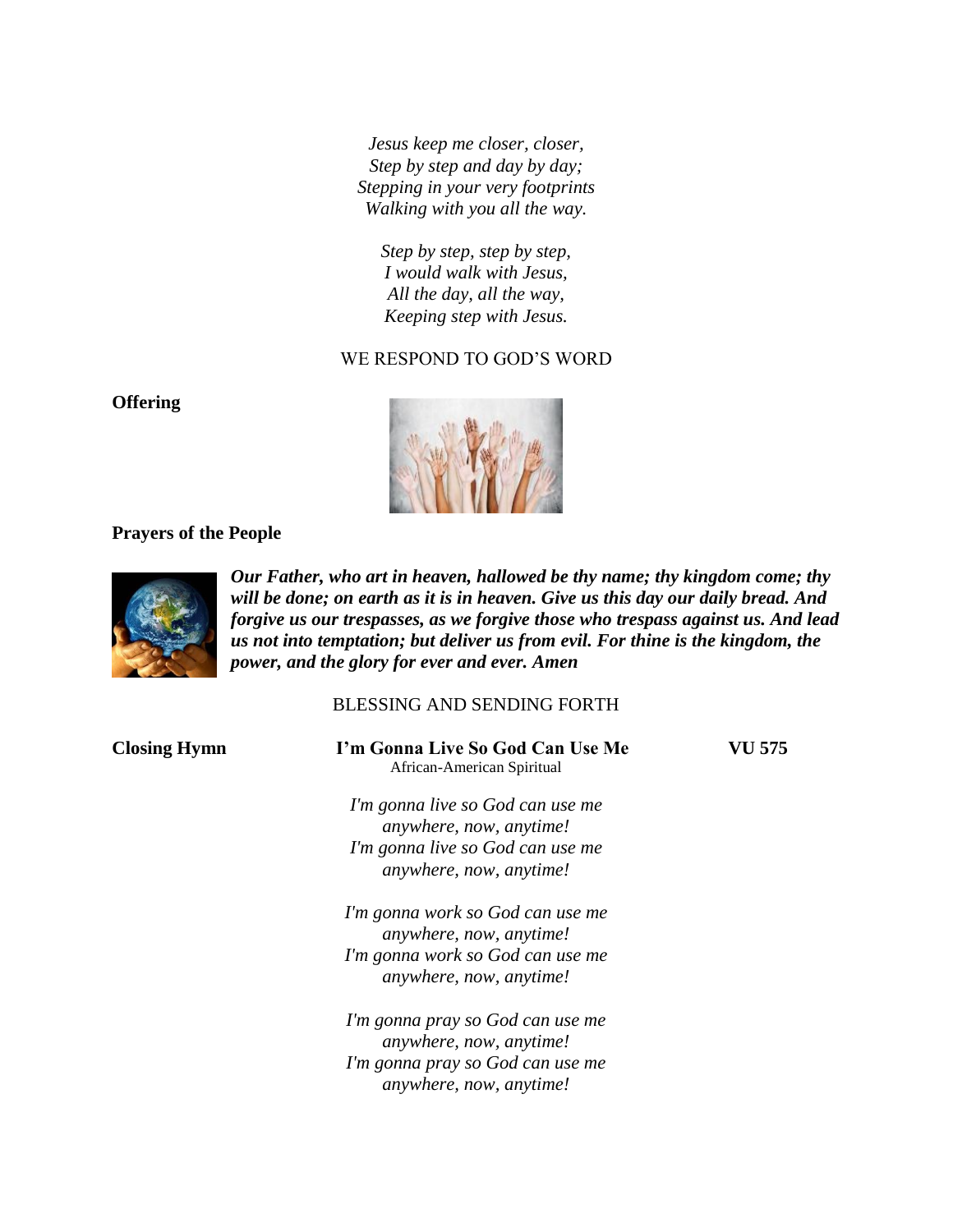*I'm gonna sing so God can use me anywhere, now, anytime! I'm gonna sing so God can use me anywhere, now, anytime!*



**Benediction & Commissioning**

**Postlude Perhaps It Sounds** (Glaubensstimme)

Permission to reproduce lyrics and podcast/stream the music in this service obtained from ONE LICENSE, with license #A-737645. All Rights Reserved.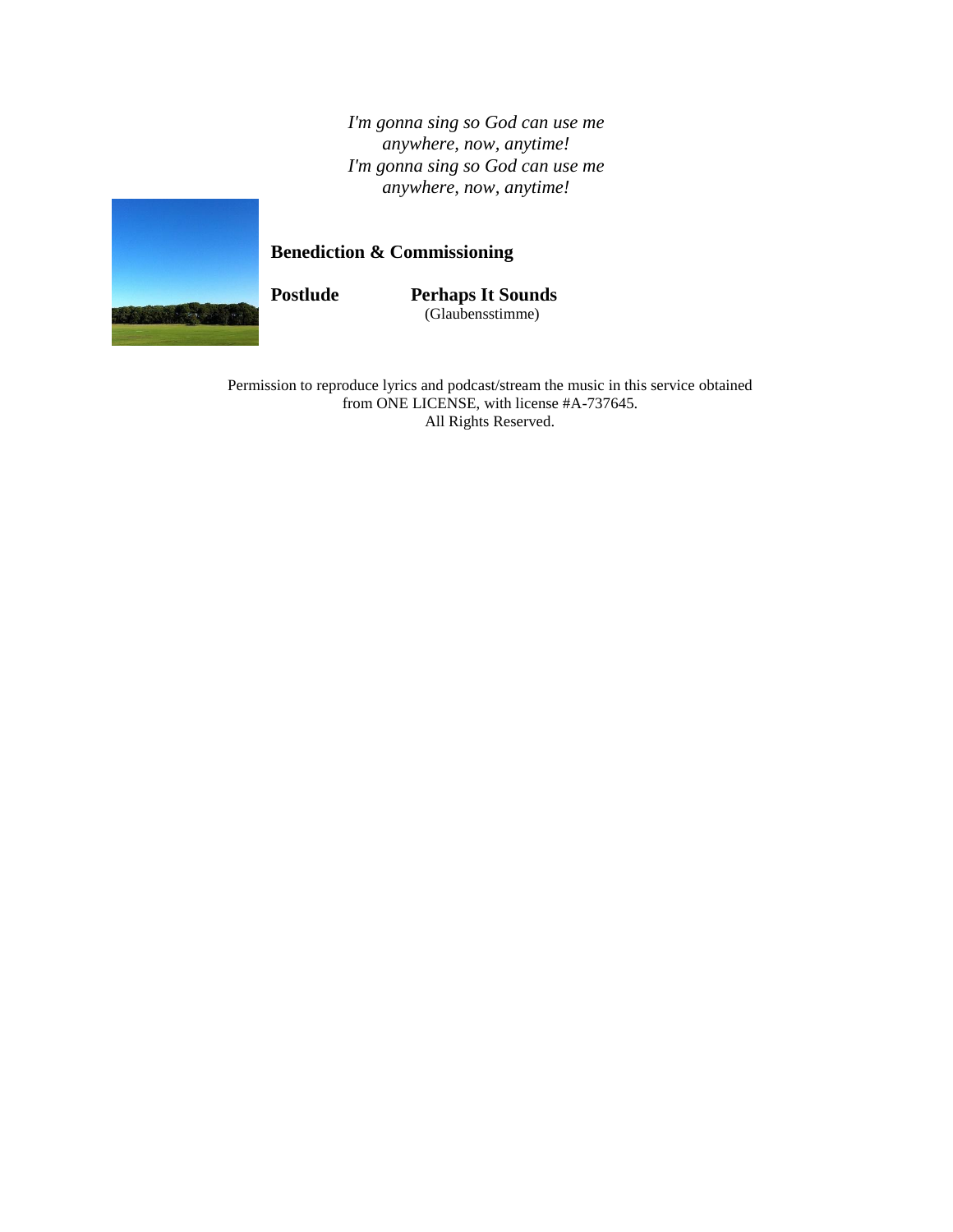### **Other Lectionary Readings**

### **United Church of Canada Resources related to Residential School site discoveries: [Resources to Bring the Children Home | The United Church of Canada \(united-church.ca\)](https://united-church.ca/news/resources-bring-children-home)**

### **1 Kings 8: 1-43 New Revised Standard Version**

**8** Then Solomon assembled the elders of Israel and all the heads of the tribes, the leaders of the ancestral houses of the Israelites, before King Solomon in Jerusalem, to bring up the ark of the covenant of the LORD out of the city of David, which is Zion. **<sup>2</sup>** All the people of Israel assembled to King Solomon at the festival in the month Ethanim, which is the seventh month. **<sup>3</sup>** And all the elders of Israel came, and the priests carried the ark. **<sup>4</sup>** So they brought up the ark of the LORD, the tent of meeting, and all the holy vessels that were in the tent; the priests and the Levites brought them up. **<sup>5</sup>** King Solomon and all the congregation of Israel, who had assembled before him, were with him before the ark, sacrificing so many sheep and oxen that they could not be counted or numbered. **<sup>6</sup>** Then the priests brought the ark of the covenant of the LORD to its place, in the inner sanctuary of the house, in the most holy place, underneath the wings of the cherubim. **<sup>7</sup>** For the cherubim spread out their wings over the place of the ark, so that the cherubim made a covering above the ark and its poles. **<sup>8</sup>** The poles were so long that the ends of the poles were seen from the holy place in front of the inner sanctuary; but they could not be seen from outside; they are there to this day. **<sup>9</sup>** There was nothing in the ark except the two tablets of stone that Moses had placed there at Horeb, where the LORD made a covenant with the Israelites, when they came out of the land of Egypt. **<sup>10</sup>** And when the priests came out of the holy place, a cloud filled the house of the LORD, **<sup>11</sup>** so that the priests could not stand to minister because of the cloud; for the glory of the LORD filled the house of the LORD.

**<sup>12</sup>** Then Solomon said,

"The LORD has said that he would dwell in thick darkness.

**<sup>13</sup>** I have built you an exalted house,

a place for you to dwell in forever."

<sup>14</sup> Then the king turned around and blessed all the assembly of Israel, while all the assembly of Israel stood. **<sup>15</sup>** He said, "Blessed be the LORD, the God of Israel, who with his hand has fulfilled what he promised with his mouth to my father David, saying, <sup>16</sup> 'Since the day that I brought my people Israel out of Egypt, I have not chosen a city from any of the tribes of Israel in which to build a house, that my name might be there; but I chose David to be over my people Israel.' **<sup>17</sup>** My father David had it in mind to build a house for the name of the LORD, the God of Israel. **<sup>18</sup>** But the LORD said to my father David, 'You did well to consider building a house for my name; **<sup>19</sup>** nevertheless you shall not build the house, but your son who shall be born to you shall build the house for my name.' **<sup>20</sup>** Now the LORD has upheld the promise that he made; for I have risen in the place of my father David; I sit on the throne of Israel, as the LORD promised, and have built the house for the name of the LORD, the God of Israel. **<sup>21</sup>** There I have provided a place for the ark, in which is the covenant of the LORD that he made with our ancestors when he brought them out of the land of Egypt."

<sup>22</sup> Then Solomon stood before the altar of the LORD in the presence of all the assembly of Israel, and spread out his hands to heaven. **<sup>23</sup>** He said, "O LORD, God of Israel, there is no God like you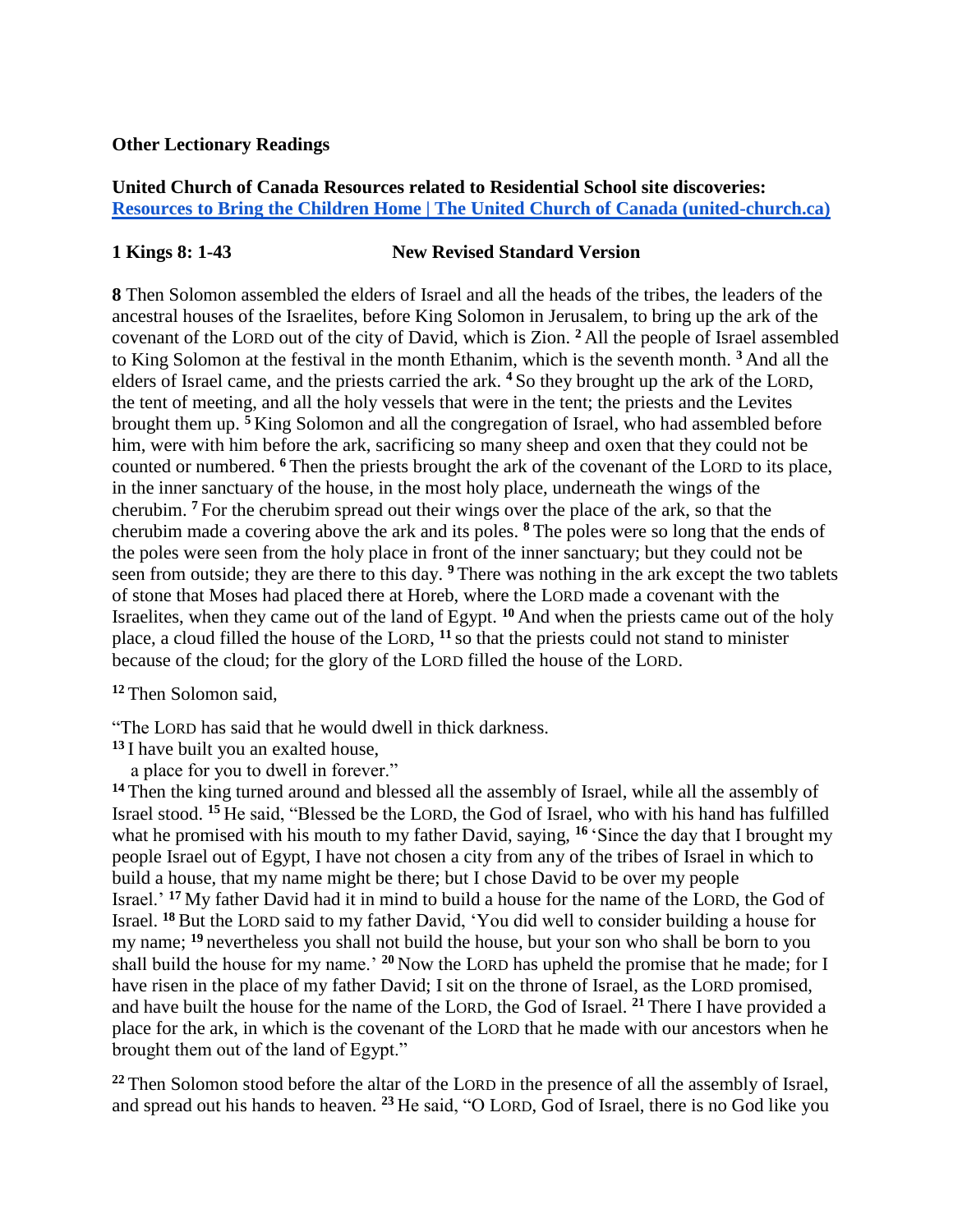in heaven above or on earth beneath, keeping covenant and steadfast love for your servants who walk before you with all their heart, <sup>24</sup> the covenant that you kept for your servant my father David as you declared to him; you promised with your mouth and have this day fulfilled with your hand. **<sup>25</sup>** Therefore, O LORD, God of Israel, keep for your servant my father David that which you promised him, saying, 'There shall never fail you a successor before me to sit on the throne of Israel, if only your children look to their way, to walk before me as you have walked before me.' **<sup>26</sup>** Therefore, O God of Israel, let your word be confirmed, which you promised to your servant my father David.

**<sup>27</sup>** "But will God indeed dwell on the earth? Even heaven and the highest heaven cannot contain you, much less this house that I have built! **<sup>28</sup>** Regard your servant's prayer and his plea, O LORD my God, heeding the cry and the prayer that your servant prays to you today; **<sup>29</sup>** that your eyes may be open night and day toward this house, the place of which you said, 'My name shall be there,' that you may heed the prayer that your servant prays toward this place. **<sup>30</sup>** Hear the plea of your servant and of your people Israel when they pray toward this place; O hear in heaven your dwelling place; heed and forgive.

**<sup>31</sup>** "If someone sins against a neighbor and is given an oath to swear, and comes and swears before your altar in this house, **<sup>32</sup>** then hear in heaven, and act, and judge your servants, condemning the guilty by bringing their conduct on their own head, and vindicating the righteous by rewarding them according to their righteousness.

**<sup>33</sup>** "When your people Israel, having sinned against you, are defeated before an enemy but turn again to you, confess your name, pray and plead with you in this house, **<sup>34</sup>** then hear in heaven, forgive the sin of your people Israel, and bring them again to the land that you gave to their ancestors.

**<sup>35</sup>** "When heaven is shut up and there is no rain because they have sinned against you, and then they pray toward this place, confess your name, and turn from their sin, because you punish<sup>[\[a\]](https://www.biblegateway.com/passage/?search=1+Kings+8%3A+1-43&version=NRSV#fen-NRSV-9021a)</sup> them, <sup>36</sup> then hear in heaven, and forgive the sin of your servants, your people Israel, when you teach them the good way in which they should walk; and grant rain on your land, which you have given to your people as an inheritance.

**<sup>37</sup>** "If there is famine in the land, if there is plague, blight, mildew, locust, or caterpillar; if their enemy besieges them in any<sup>[\[b\]](https://www.biblegateway.com/passage/?search=1+Kings+8%3A+1-43&version=NRSV#fen-NRSV-9023b)</sup> of their cities; whatever plague, whatever sickness there is; **<sup>38</sup>** whatever prayer, whatever plea there is from any individual or from all your people Israel, all knowing the afflictions of their own hearts so that they stretch out their hands toward this house; **<sup>39</sup>** then hear in heaven your dwelling place, forgive, act, and render to all whose hearts you know—according to all their ways, for only you know what is in every human heart— **<sup>40</sup>** so that they may fear you all the days that they live in the land that you gave to our ancestors.

**<sup>41</sup>** "Likewise when a foreigner, who is not of your people Israel, comes from a distant land because of your name **<sup>42</sup>**—for they shall hear of your great name, your mighty hand, and your outstretched arm—when a foreigner comes and prays toward this house, **<sup>43</sup>** then hear in heaven your dwelling place, and do according to all that the foreigner calls to you, so that all the peoples of the earth may know your name and fear you, as do your people Israel, and so that they may know that your name has been invoked on this house that I have built.

# **Psalm 84 New Revised Standard Version**